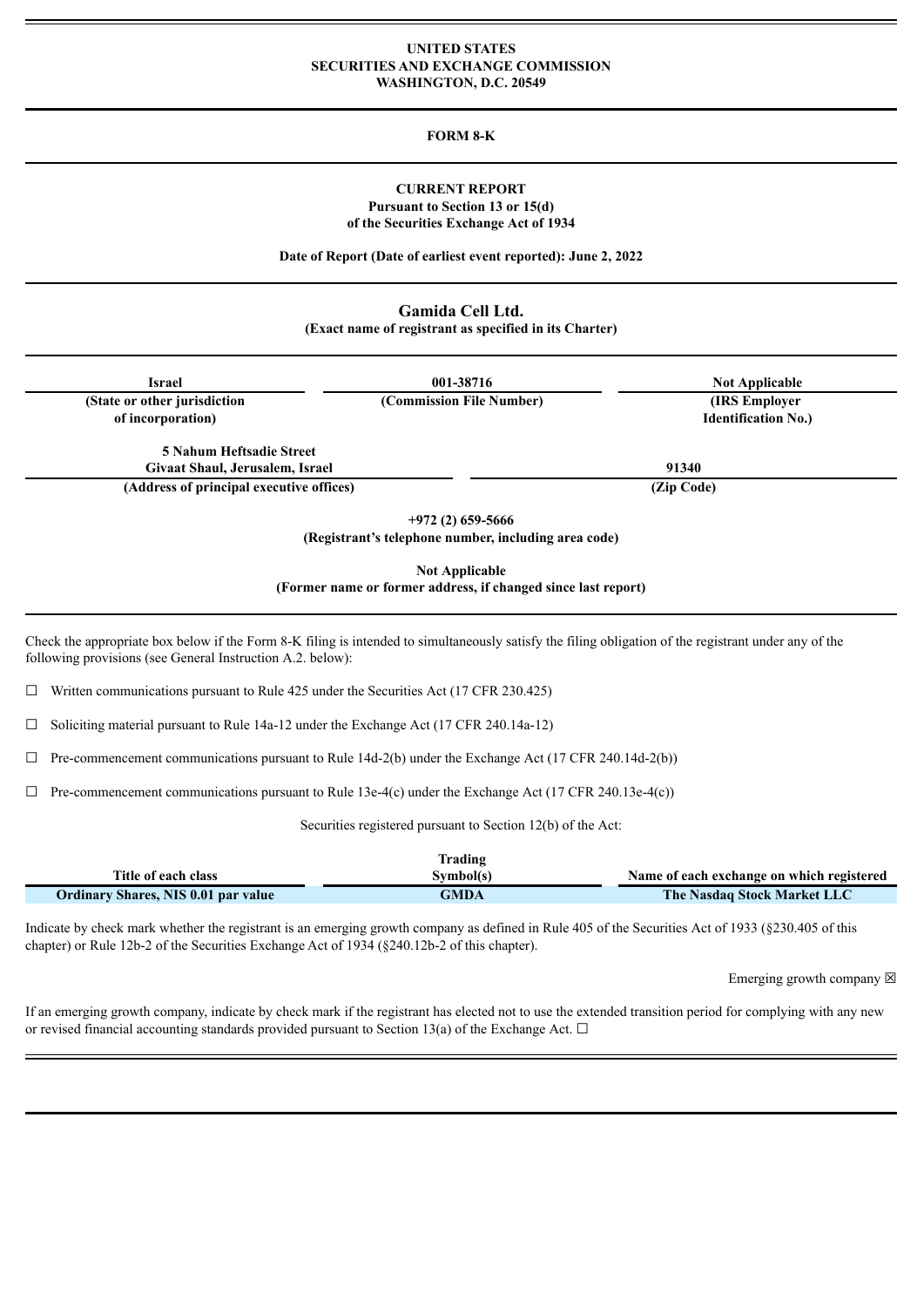# **Item 7.01 Regulation FD Disclosure.**

On June 2, 2022, Gamida Cell Ltd. issued a press release entitled "Gamida Cell Completes Rolling Biologics License Application Submission to the FDA for Omidubicel". The full text of the press release is attached as Exhibit 99.1 to this Current Report on Form 8-K.

The information furnished under this Item 7.10 shall not be deemed "filed" for purposes of Section 18 of the Securities Exchange Act of 1934, as amended, or subject to the liabilities of that section. The information shall not be deemed incorporated by reference into any other filing with the Securities and Exchange Commission made by the Company, regardless of any general incorporation language in such filing.

### **Item 8.01 Other Events.**

Gamida Cell Ltd. (Nasdaq: GMDA) today announced completion of the rolling Biologics License Application (BLA) submission to the U.S. Food and Drug Administration (FDA) for omidubicel for the treatment of patients with blood cancers in need of an allogenic hematopoietic stem cell transplant. The FDA has 60 days to determine whether the BLA for omidubicel is acceptable for filing.

### **Item 9.01 Financial Statements and Exhibits.**

(d) Exhibits

| Exhibit<br>No. | Description                                                                 |  |
|----------------|-----------------------------------------------------------------------------|--|
| 99.1           | Press release, dated June 2, 2022.                                          |  |
| 104            | Cover Page Interactive Data File (embedded within the Inline XBRL document) |  |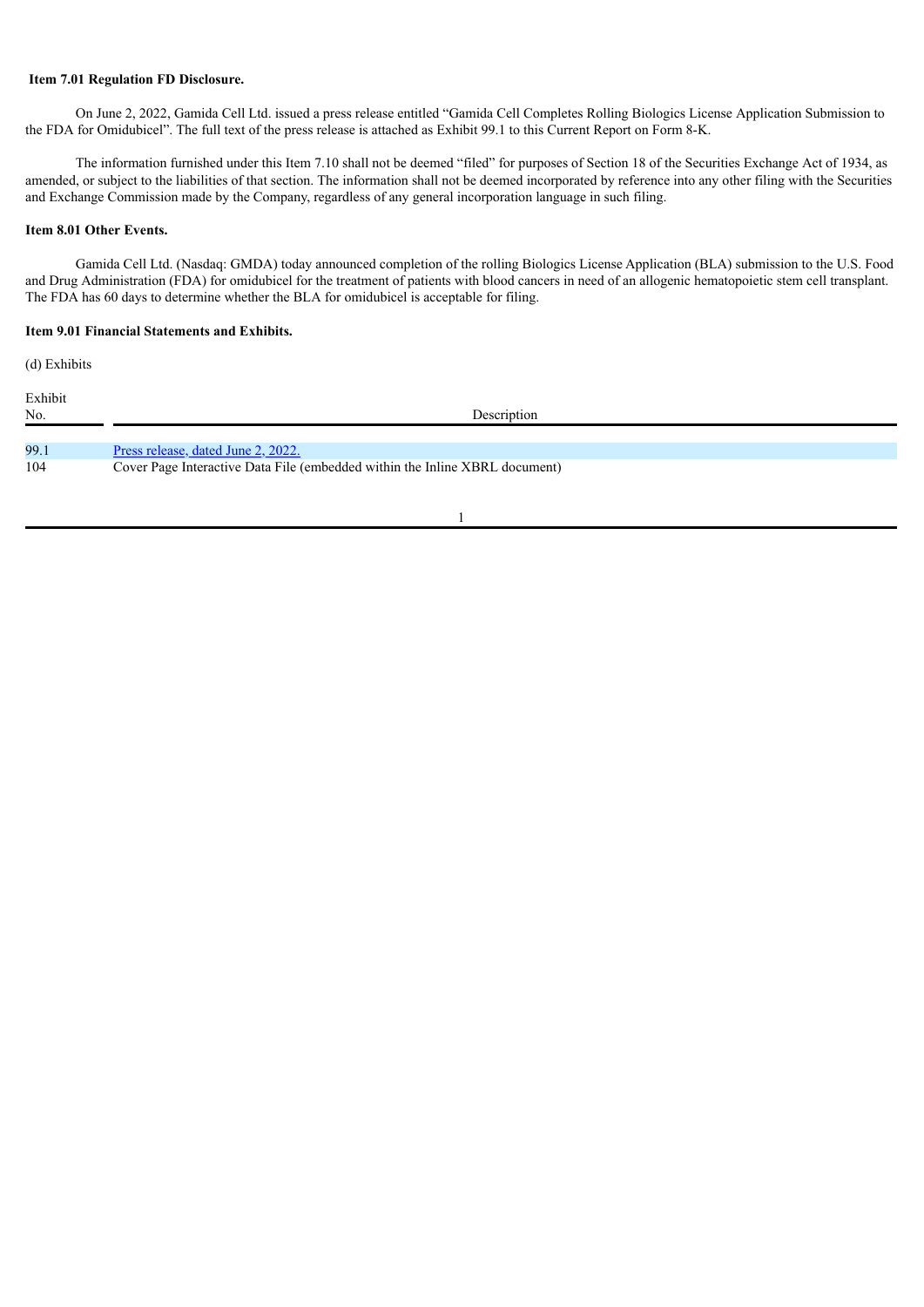# **SIGNATURES**

Pursuant to the requirements of the Securities Exchange Act of 1934, as amended, the registrant has duly caused this report to be signed on its behalf by the undersigned hereunto duly authorized.

**Gamida Cell Ltd.**

Dated: June 2, 2022 By: /s/ Shai Lankry

Shai Lankry Chief Financial Officer

2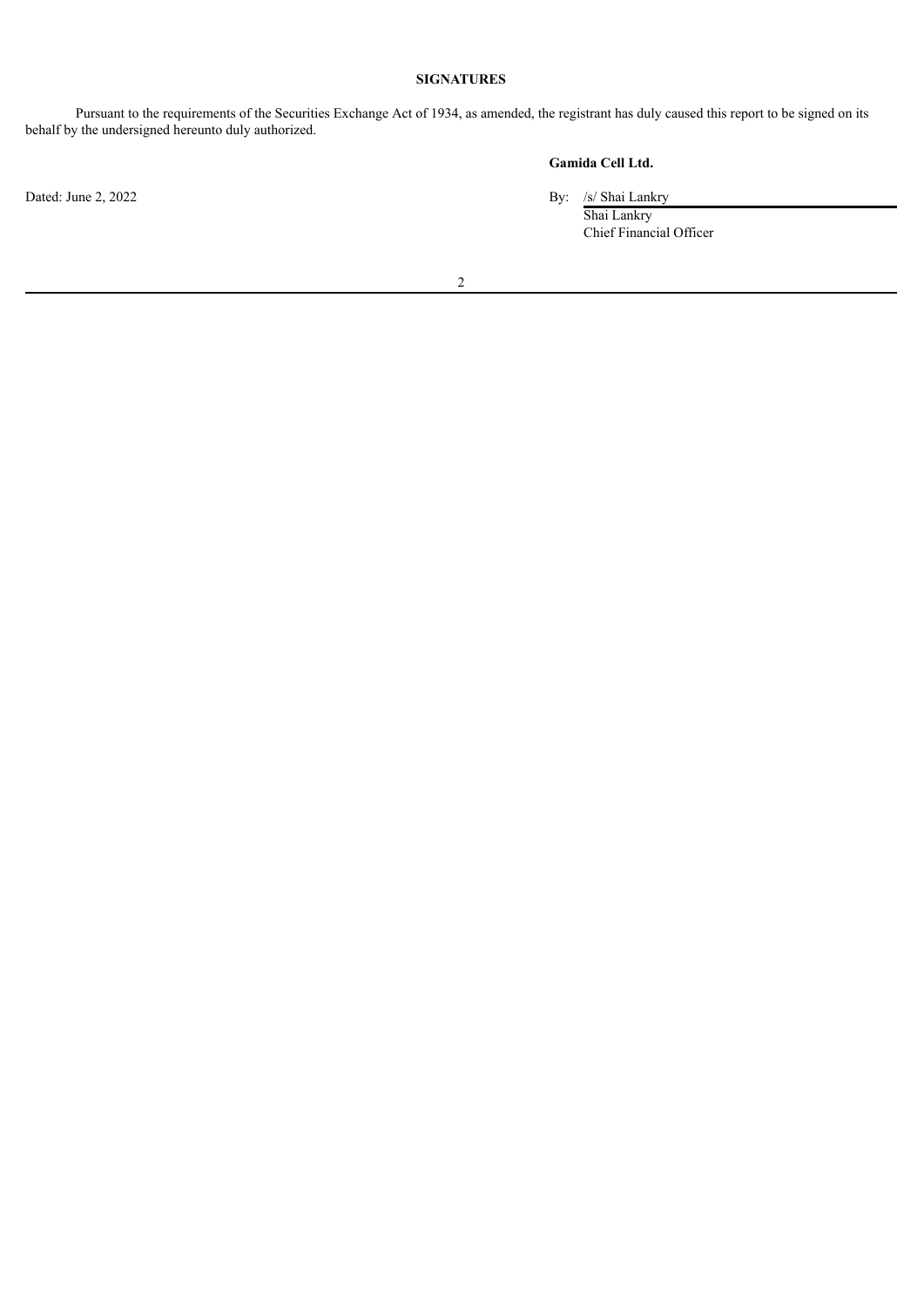<span id="page-3-0"></span>

# **Gamida Cell Completes Rolling Biologics License Application Submission to the FDA for Omidubicel**

*- Omidubicel is a first-in-class, advanced NAM-enabled stem cell therapy* candidate being evaluated as the first potential allogeneic advanced cell therapy donor source for patients with blood cancers in need of a transplant -

> *- Omidubicel has Orphan Drug Designation and Breakthrough Therapy Designation -*

**Boston, Mass. – June 2, 2022 –** Gamida Cell Ltd. (Nasdaq: GMDA), the leader in the development of NAM-enabled cell therapy candidates for patients with hematologic and solid cancers and other serious diseases, today announced completion of the rolling Biologics License Application (BLA) submission to the U.S. Food and Drug Administration (FDA) for omidubicel for the treatment of patients with blood cancers in need of an allogenic hematopoietic stem cell transplant.

"The BLA submission marks an important milestone for both Gamida and the transplant community, as omidubicel has the potential to be the first approved advanced cell therapy product for allogeneic stem cell transplantation," said Julian Adams, Ph.D., Chief Executive Officer of Gamida Cell. "Completion of this BLA submission is a key inflection point in our mission to deliver a new treatment option for patients with blood cancers. We look forward to working closely with the FDA to bring this potentially important therapy to patients."

The FDA has 60 days to determine whether the BLA for omidubicel is acceptable for filing. The omidubicel BLA is supported by the statistically significant results from Gamida Cell's pivotal Phase 3 study, the results of which were published in Blood, the official journal of the American Society of Hematology. For the study's primary endpoint, the median time to neutrophil engraftment in patients with hematologic malignancies undergoing allogeneic bone marrow transplant receiving omidubicel compared to standard umbilical cord blood (UCB), the median time to neutrophil engraftment was 12 days for patients randomized to omidubicel compared to 22 days for the comparator group ( $p < 0.001$ ).

In key secondary endpoints of this Phase 3 study: platelet engraftment was significantly accelerated [55 percent of patients randomized to omidubicel achieving platelet engraftment by day 42, compared to 35 percent for the comparator ( $p = 0.028$ )]; the rate of infection was significantly reduced [cumulative incidence of first grade 2 or grade 3 bacterial or invasive fungal infection for patients randomized to omidubicel of 37 percent, compared to 57 percent for the comparator  $(p = 0.03)$ ; and hospitalization in the first 100 days after transplant was significantly reduced [median number of days alive and out of hospital for patients randomized to omidubicel of 61 days, compared to 48 days for the comparator ( $p = 0.005$ )]. Omidubicel was generally well tolerated in the Phase 3 study.

The full *Blood* manuscript is available here: https://ashpublications.org/blood/article/doi/10.1182/blood.2021011719/476235/Omidubicel- Versus-Standard-Myeloablative-Umbilical.